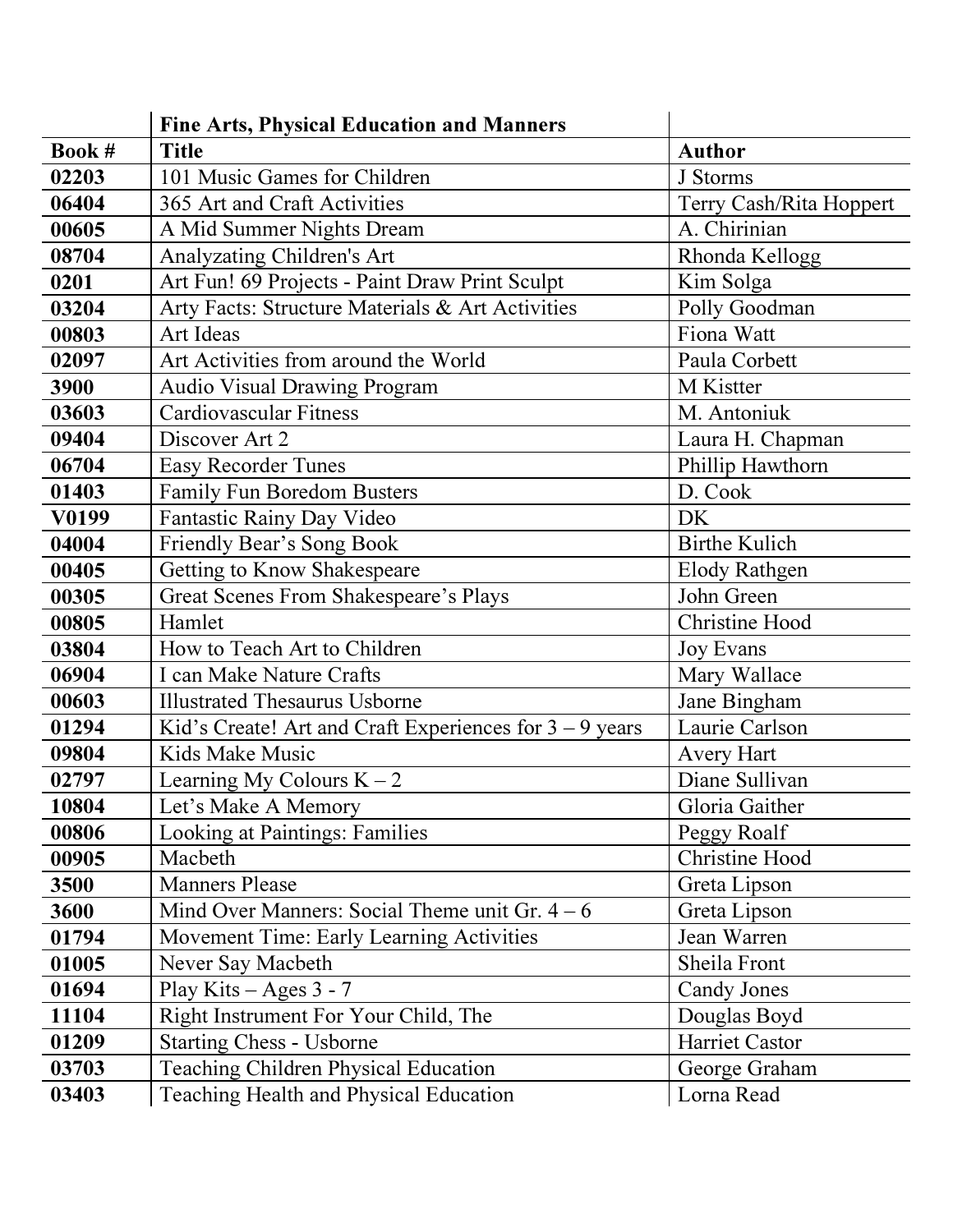| 00705    | Twelfth Night                                       | Christine hood       |
|----------|-----------------------------------------------------|----------------------|
| 01506    | Winnie the Pooh on Problem Solving                  | R & S Allen          |
| 13104    | World of Shakespeare, The                           | Anna Claybourne      |
| dvd01707 | You Can Sing                                        | Penny Nichols        |
|          |                                                     |                      |
|          |                                                     |                      |
|          |                                                     |                      |
|          |                                                     |                      |
|          | <b>Language Arts</b>                                |                      |
| Book #   | <b>Title</b>                                        | <b>Author</b>        |
| 06604    | 1001 Teaching Props                                 | <b>Totline Staff</b> |
| 1599     | Alphabet Theme Study                                | Gayle Perry          |
| 03497    | Alphaphonics                                        | Samuel Blumenfeld    |
| 04596    | Any Child Can Write                                 | Harvey S. Weiner     |
| 4201     | Big Book of Word Walls: Scholastics                 | Mary Beth Spann      |
| 02997    | Book Factory: Easy to do Writing Projects           | Murray Suid          |
| 4701     | <b>Book Report Backpack</b>                         | Linda Spellman       |
| 02597    | <b>Complete Writing Lessons for Middle Grades</b>   | Marjorie Frank       |
| 10704    | Classics at Home, The                               | Ann Ward             |
| 07704    | Dr. Fry's 1000 Instant Words                        | <b>Edward Fry</b>    |
| 01605    | Fit to Print                                        | Joanne Buckley       |
| 07396    | For the Love of Reading                             | Valerie Bendt        |
| 01004    | Fun Family Phonics                                  | Murial Naismith      |
| 02604    | <b>Games for Reading</b>                            | Peggy Kaye           |
| 09004    | <b>Games With Books</b>                             | Peggy Kaye           |
| 03401    | Grammar Puzzles & Games Kids Can't Resist           | Karen Kellaher       |
| 5899     | Guiding the Reading Process                         | David Booth          |
| 07397    | Home Start in Reading                               | <b>Ruth Beechick</b> |
| 04197    | Honey for a Child's Heart                           | G. Hunt              |
| 01305    | How to Write an Essay – Gr. 10-12                   | T.R. Gadd            |
| 0701     | How to Write It: A Complete Guide to Write          | Sandra Lamb          |
| 06796    | If You're Trying to Teach Kids to Write             | Marjorie Frank       |
| 4899     | Institute for Excellence Writing Seminar & Workbook |                      |
| 07804    | Key Words For High Achievement                      | R & R Fitzgerald     |
| 01409    | Kids Have All the Write Stuff                       | Edwards & Maloy      |
| 02697    | Language and Thinking for Young Children            | <b>Ruth Beechick</b> |
| 00204    | Love to Write! Activities Gr. $3 - 6$               | Cindy Barden         |
| 6099     | Month By Month Phonics Gr. 1                        | Dorothy P. Hall      |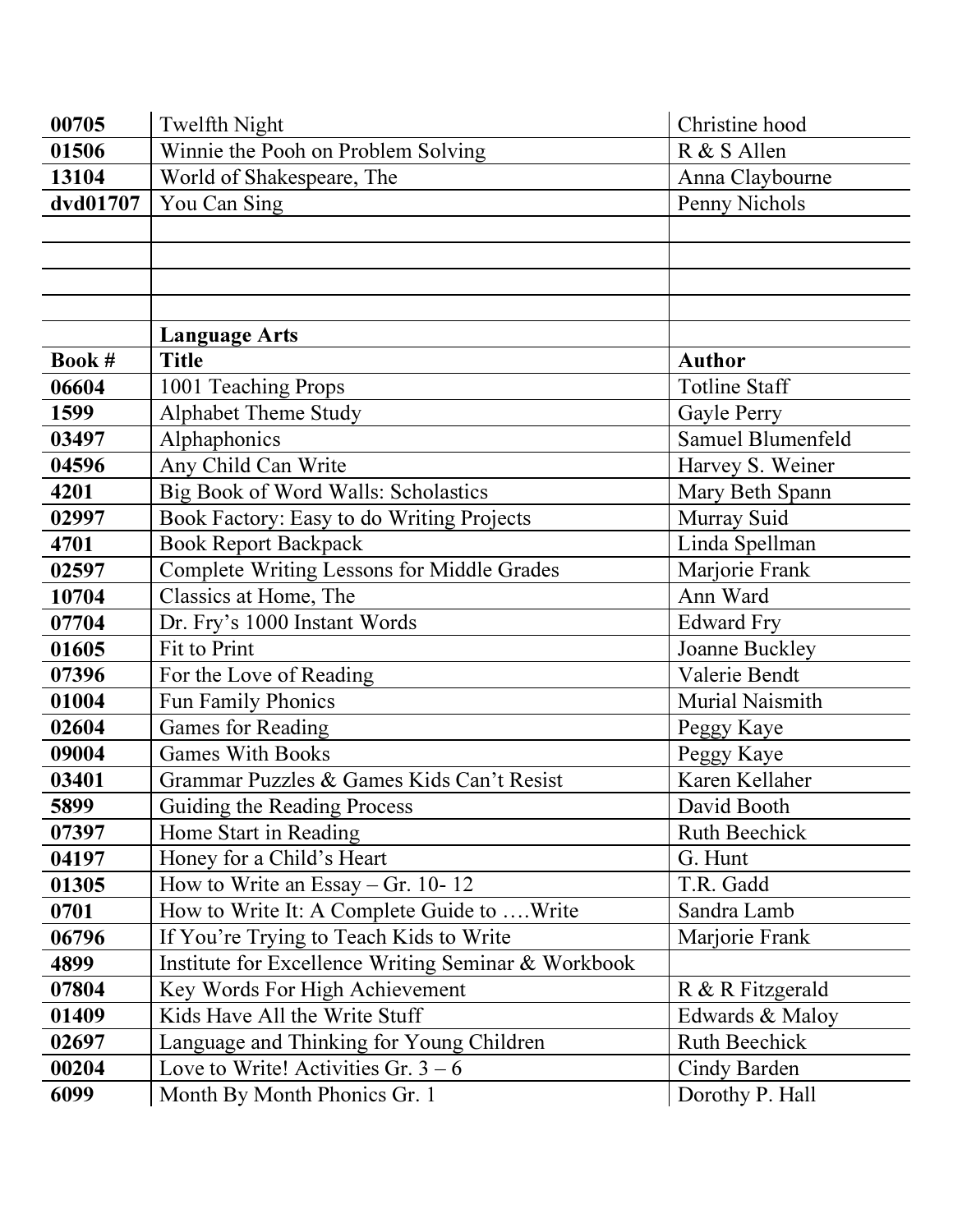| 4000         | Month By Month Phonics Gr. 2                        | Dorothy P. Hall       |
|--------------|-----------------------------------------------------|-----------------------|
| 5999         | Month By Month Reading and Writing for Kindergarten | Dorothy P. Hall       |
| 3700         | Most Wonderful Writing Lessons Ever $-$ Gr.2, The   | Barbara Mariconda     |
| 13104        | Parent's Guide to the Best Books For Children       | Eden Ross Lipson      |
| 6099         | Phonics for 1 <sup>st</sup> Grade                   | Dorothy Hall          |
| 5999         | Reading and Writing for Kindergarten                | Dorothy Hall          |
| 05496        | Reading: A Novel Approach – Gr. $4 - 8$             | Janice Szabos         |
| 00403        | Reading Skills $K - 2$                              |                       |
| 01009        | Reading Solution, The                               | Paul Kropp            |
| 1899         | Read! Write! Publish!                               | Barbara Fairfax       |
| 02400        | Teach Your Child To Read in 100 Easy Lessons        | Siegfried Engelman    |
| 0398         | Thinking Like a Writer                              | Lou W. Stanek         |
| 2399         | Whatcha-Macalits A-1 Critical Thinking              | Michael Baker         |
| 02405        | Write a Super Sentence                              | Jo Ellen Moore        |
| 03304        | Write Every Day                                     | Evan-Moor Corp        |
| 06804        | Writing                                             | Frank Schaffer Pub.   |
| 00809        | Writing Books for Kids and Teens                    | Marion Crook          |
| 2000         | Writing Letters Gr. $3 - 6$                         | Remedia Pub.          |
| 00909        | Writing Science Fiction and Fantasy                 | Crawford Kilian       |
| 1600         | <b>Writing Short Reports: People</b>                | Remedia Pub.          |
| 2100         | Writing Survival Skills for the Middle Grades       | Imogene Forte         |
|              |                                                     |                       |
|              | <b>Science</b>                                      |                       |
| <b>Book#</b> | <b>Title</b>                                        | <b>Author</b>         |
| 03103        | All About Science Fairs                             | John & P Carratello   |
| 00001        | Astronomy: Literature Based Thematic Unit           | Ruth Young            |
| 09704        | <b>Beans and Their Buddies</b>                      | <b>BC</b> Agriculture |
| 10604        | Best Book of Weather, The                           | Simon Adams           |
| <b>1901</b>  | Birds; Theme Series Grade 2 -3                      | Gayle Perry           |
| 00706        | Body and How it Works, The                          | <b>Steve Parker</b>   |
| 0601         | Body Book: Easy to Make Hands On Models             | Donald Silver         |
| 1701         | Butterflies and Moths: Theme Series                 | Sharon Wheeler        |
| 07304        | Celebrate the Seasons                               | Barbara Baldwin       |
| 09504        | <b>Crawling Creatures</b>                           | Sandra Ford Grove     |
| 6299         | Detective Science: 40 Crime-Solving Case-Breaking   | Jim Wiese             |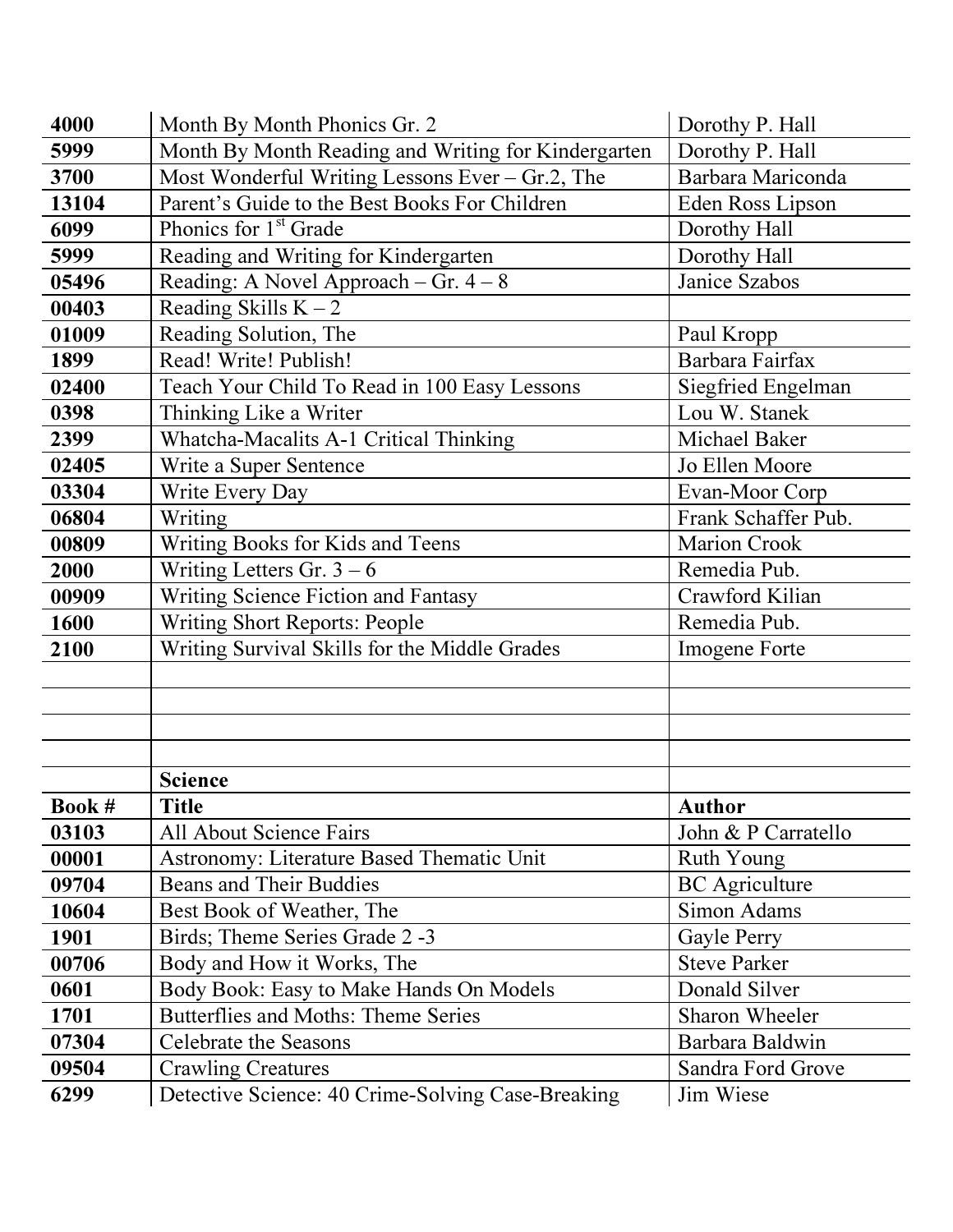| 0500  | Ecology: Investigations in Science Gr. $4 - 8$       | Pamela Jennet                  |
|-------|------------------------------------------------------|--------------------------------|
| 02504 | Electricity                                          | Mark W. Bailey                 |
| 0800  | Electricity & Magnetism: Investigations in Science   | <b>Phil Parratore</b>          |
| 00506 | Elephants                                            | <b>Creative Teaching Press</b> |
| 02804 | Energy, Forces & Motion - Usborne                    | Alastair Smith                 |
| 0600  | Energy: Investigations in Science Gr. $4 - 8$        | Doug Wolven                    |
| 1801  | Fish: Theme Series Gr. $K - 1$                       | <b>Rozanne Williams</b>        |
| 0900  | Flight: Investigations in Science Gr. $4 - 8$        | June Hertzel                   |
| 01303 | Flight: Make it Work!                                | Andrew Haslam                  |
| 03197 | Flight: Unit Study Guide                             | Amanda Bennett                 |
| 01106 | Focus on Science                                     | Gough/Flannagan                |
| 4501  | Food: Nutrition & Invention Theme Study Gr. $4-6$    | <b>Margot Southall</b>         |
| 00797 | Gardens: Theme Unit                                  | Amanda Bennett                 |
| 00303 | <b>Gizmos and Gadgets</b>                            | <b>Jill Frankel Hauser</b>     |
| 06104 | Growing a Green Thumb                                | Lorraine Surcouf               |
| 2199  | Herons, Frogs & Cranberry Bogs: Wetlands Unit Study  | Jean Pottle                    |
| 00704 | Home Working Science and Technology                  |                                |
| 01709 | Human Anatomy and Physiology                         | Van De Graff & Rhees           |
| 02704 | Human Body – Usborne Library of Science              | Kirsteen Rogers                |
| 3401  | Human Body Unit Study, The                           | David Jeffries                 |
| 01206 | Human Body, The Gr. 4 - 6                            | Life Science Series            |
| 7699  | Human Senses and Body Parts: Ages $7 - 11$           | Dinah Zike                     |
| 02603 | <b>Insect World</b>                                  | Time-Life Books                |
| 3201  | Inventions: Literature -based Thematic unit          | Karen Goldfluss                |
| 1300  | Inventions: Literature –based Theme Series Gr. $4-6$ | Robert Smith                   |
| 7499  | Jungle: Literature-based Thematic Unit               | Leigh Hoven                    |
| 00509 | Kids Can Save the Animals                            | Ingrid Newkirk                 |
| 09604 | Learning About the Changing Seasons                  | Dr. Heidi Gold-Dworkin         |
| 09304 | Learning About the Way Things Move                   | Dr. Heidi Gold-Dworkin         |
| 01003 | <b>Machines That Work</b>                            | Caroline Young                 |
| 2901  | Magic Schoolbus: On the Ocean Floor                  | Joanna Cole                    |
| 01103 | <b>Magnetic and Charged Materials</b>                | <b>Bill Cowan</b>              |
| 1800  | Measuring Matter: Investigating Science Gr. $3 - 4$  | Kathy Forman                   |
| 04804 | <b>Nature Smart</b>                                  | Gwen Diehn                     |
| 01504 | <b>Night Animals</b>                                 | Susan Meridith                 |
| 0300  | Oceanography Theme Study                             | Lorraine Conway                |
| 3801  | Plants Unit Study                                    | Wendy Lockwood                 |
| 1900  | Plants and Flowers - Theme Unit                      | Julie Snyder                   |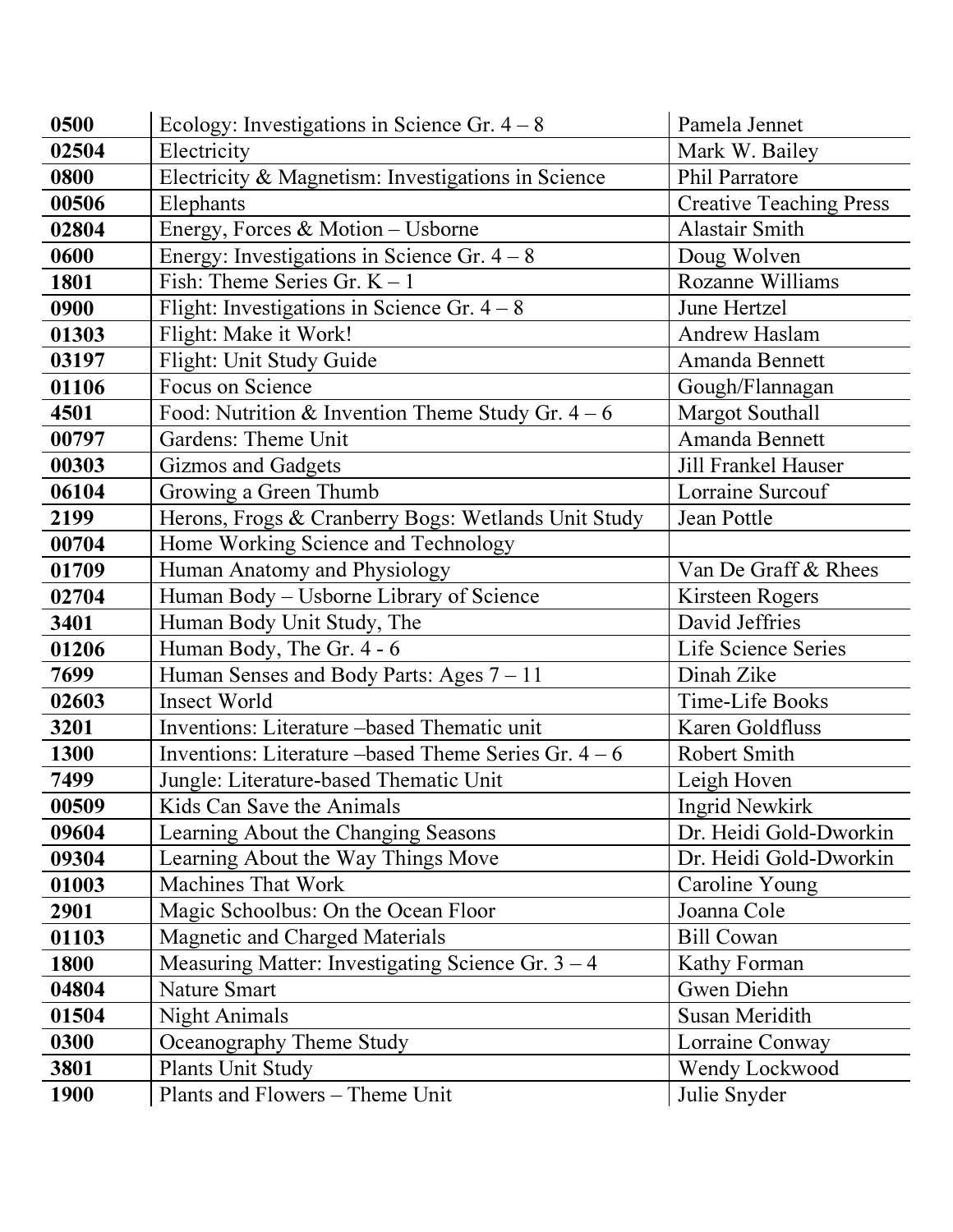| 0400   | Plant – Investigations in Science                        | June Hetzel             |
|--------|----------------------------------------------------------|-------------------------|
| 02101  | Rainbows and Rain: Theme Series Gr. $2 - 3$              | Adela Garcia            |
| 10204  | Recycle Everyday                                         | Nancy Elizabeth Wallace |
| 1799   | Sand Fleas to Sand Dollars: Nature Detectives Activities | Pamela Quigg            |
| 0102   | Science Crafts for Kids                                  | Gwen Diehn              |
| 3601   | Science for Fun: Experiments                             | Gary Gibson             |
| 04704  | <b>Science Smart</b>                                     | Gwen Diehn              |
| 08904  | <b>Sharks and Other Sea Creatures</b>                    | Leighton Taylor         |
| 05904  | <b>Simple Earth Science Experiments</b>                  | Louis Loeschnig         |
| 05704  | Simple Kitchen Experiments                               | Muriel Mandell          |
| 00106  | Simple Machines $K - 3$                                  | Dellosa Carson          |
| 00206  | Simple Machines Inquiry Investigation Gr. $3 - 4$        | Dellosa Carson          |
| 05804  | Simple Nature Experiments - Everyday Materials           | Anthony D. Fredericks   |
| 01304  | <b>Simple Science Experiments</b>                        | Hans Jurgen Press       |
| 7099   | Simple Science Experiments - Everyday Materials          | Muriel Mandell          |
| 7799   | Simple Tools and Machines                                | Dinah Zike              |
| 05604  | Simple Weather Experiments - Everyday Materials          | Muriel Mandell          |
| 01203  | Soil Secrets                                             | Dr. Gladys Stansbury    |
| 7899   | Solar System: Theme Study Ages $8 - 11$                  | Dinah Zike              |
| 07604  | Spiders                                                  | Rhonda Brazina          |
| 7599   | Spiders: Literature based Thematic Unit                  | Kate Gosnell            |
| 10106  | Suspiciously Simple History of Science & Invention       | John Farman             |
| 06004  | <b>Teach Your Child Science</b>                          | Michael Shermer         |
| 3101   | <b>TOPS Learning Systems: Magnetism</b>                  | Ron Marson              |
| 2201   | <b>TOPS Learning Systems: Rocks and Minerals</b>         | Ron Marson              |
| 0302   | <b>Towers and Tunnels</b>                                | Etta Kaner              |
| 09204  | Transportation                                           | Rozanne Williams        |
| 00504  | Urban Astronomer: A Practical Guide                      | <b>Gregory Matloff</b>  |
| 1099   | <b>Usborne Book of Science Experiments</b>               | Jane Bingham            |
| 03904  | Weather                                                  | Diane Williams          |
| 00205  | Weather                                                  | Valerie Wyatt           |
| 08404  | Whales                                                   | Adela Garcia            |
|        |                                                          |                         |
|        |                                                          |                         |
|        | <b>Math, Curriculums, Theme Units</b>                    |                         |
| Book # | <b>Title</b>                                             | <b>Author</b>           |
| 00105  | All Hands on Deck - Math Games                           | Joanne Currah           |
| 0901   | Amazing Math Puzzles & Mazes Gr. 4 & 5                   | Cindi Mitchell          |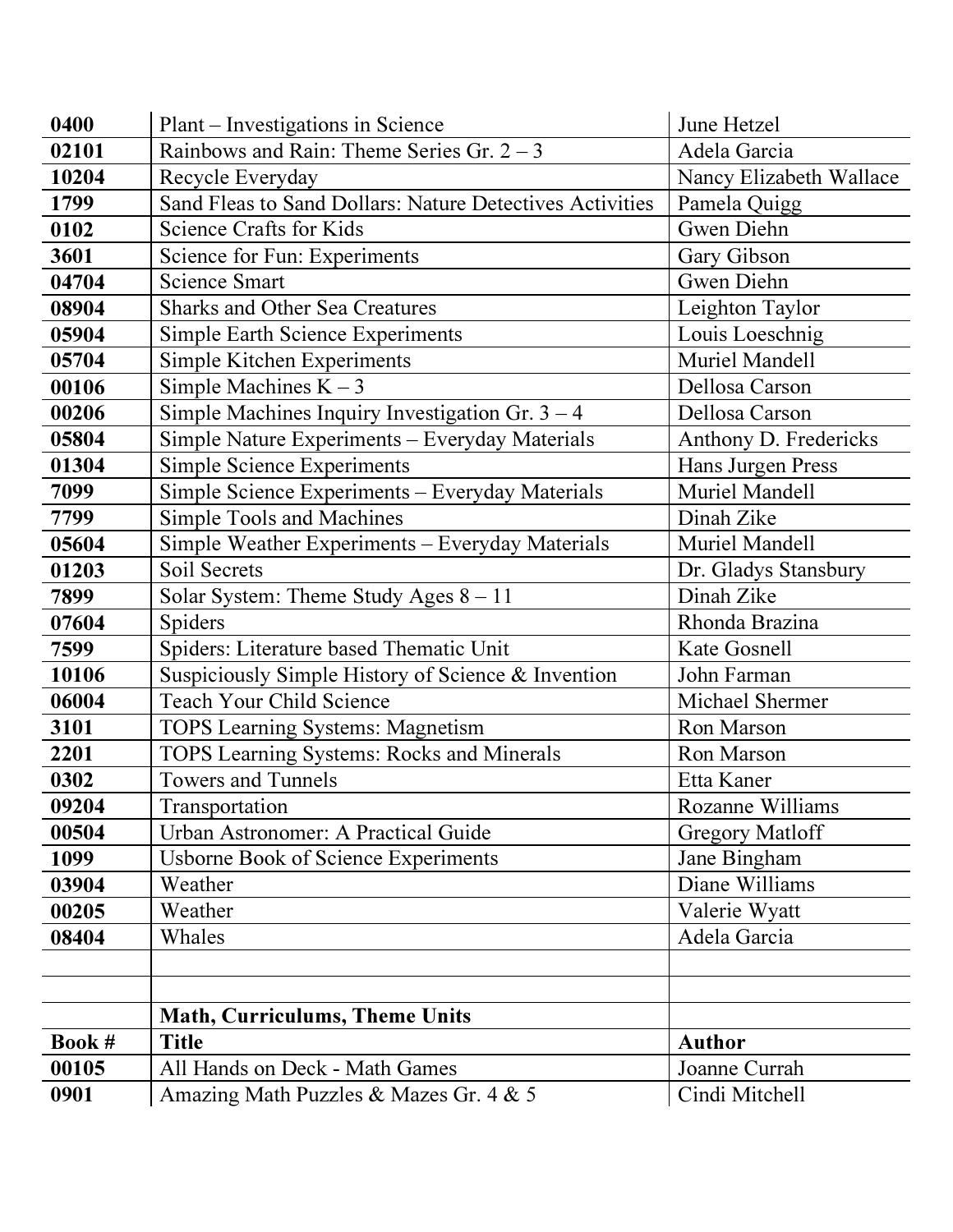| 1401   | Amazing Math Puzzles & Mazes Gr. 6 - 8              | Cindi Mitchell           |
|--------|-----------------------------------------------------|--------------------------|
| 02705  | <b>Apple Fractions</b>                              | Jerry Pallotta           |
| 03996  | <b>Biz Kids' Guide to Success</b>                   | Terri Thompson           |
| 3901   | Chocolate: Literature-based Thematic Unit           | Joanna Reed              |
| 4099   | Christian Home Educators: Elementary Curric. Manual | <b>Cathy Duffy</b>       |
| 0502   | Circles                                             | Catherine Sheldrick Ross |
| 01903  | <b>Collection of Math Lessons</b>                   | M. Burns                 |
| 02494  | <b>Community Friends</b>                            | Jerry Aten               |
| 03605  | Family Math                                         | Jean Kerr Stenmark       |
| 02803  | <b>Fraction Fun</b>                                 | Laurie Robertson         |
| 02605  | Grapes of Math                                      | Greg Tang                |
| 02805  | Hersey's Milk Chocolate Multiplication Book         | Jerry Pallotta           |
| 00604  | Home Working 101 Everyday Activities                |                          |
| 3300   | <b>KONOS Curriculum</b>                             | Carole Thaxton           |
| 03404  | Learning Everywhere                                 | Elizabeth McKinnon       |
| 02505  | <b>Math For All Seasons</b>                         | Greg Tang                |
| 00208  | Math For Every Kid                                  | Janice VanCleaves        |
| 3701   | Math for Fun Projects                               | Andrew King              |
| 02003  | <b>Math For Smarty Pants</b>                        | Marilyn Burns            |
| 01306  | Math Magic                                          | <b>Scott Flansburg</b>   |
| 00304  | Math Wizardry For kids                              | Margaret Kenda           |
| 02905  | More M & M Math                                     | McGrath Barbievi         |
| 6199   | My Community: Thematic Unit Gr. $1 - 3$             | <b>Jill Norris</b>       |
| 01894  | Number Paper Dolls: Paper Crafts for Math           | M. Eunice Magos          |
| 03097  | Ready to Use Theme Units: 30 Units Gr. $1 - 4$      | Ellen Keller             |
| 0602   | Squares: Shapes in Math, Science & Nature           | <b>Catherine Ross</b>    |
| 00897  | Theme Studies: A Practical Guide $K - 8$            | Penny Strube             |
| 00695  | Three R's: $K - # 3$ book series                    | <b>Ruth Beechick</b>     |
| 0402   | Triangles: Shapes in Math and Nature                | <b>Catherine Ross</b>    |
| 03704  | Using Sports and Games to Teach Math                | Beth Alley wise          |
| 06996  | Yellow Pages Guide to Educational Field Trips       | Gregg Harris             |
|        |                                                     |                          |
|        |                                                     |                          |
|        |                                                     |                          |
|        | <b>Geography, Social Studies</b>                    |                          |
| Book # | <b>Title</b>                                        | <b>Author</b>            |
| 1200   | 5 Themes of Geography                               | <b>Bonnie Dill</b>       |
| 11604  | Ancient China                                       | C.A. Burland             |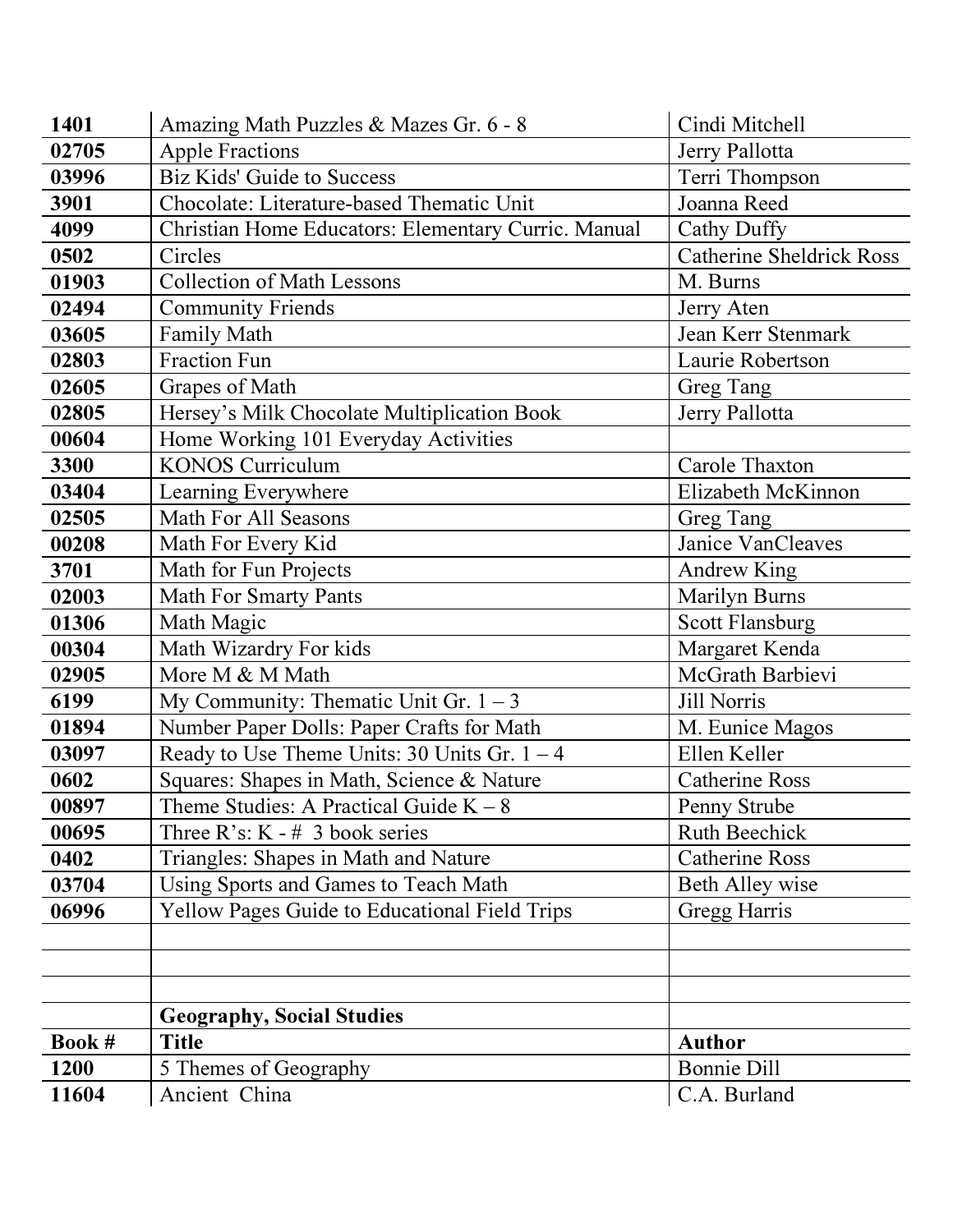| 1001  | Ancient Civilization Mysteries Gr. 5 - 8     | Diane Sylvester       |
|-------|----------------------------------------------|-----------------------|
| 13204 | <b>Ancient Civilizations: Greece</b>         | Jane Pofahl           |
| 01603 | <b>Ancient Civilizations: Rome</b>           | Jane Pofahl           |
| 11704 | <b>Ancient Egypt</b>                         | C.A. Burland          |
| 01703 | <b>Ancient Greece</b>                        | Sean Stewart Price    |
| 11404 | <b>Ancient Greece</b>                        | C.A. Burland          |
| 00503 | Ancient Greece Gr. 4 - 7                     | George Moore          |
| 11504 | <b>Ancient Rome</b>                          | C.A. Burland          |
| 0499  | <b>Ancient Rome - Usborne</b>                | Anne Millard          |
| 4001  | Ancient Rome: Literature-based Thematic Unit | Helene Chirinian      |
| 03504 | Asia                                         | Jo Ellen Moor         |
| 03604 | Australia                                    | Jo Ellen Moor         |
| 02703 | <b>BC Historical News Summer 1993</b>        | BC Historic Fed.      |
| 2200  | Canada Goegraphy: Our Home & Native Land     | Sonja Schild          |
| 3400  | Canada Unit Studies                          | J. Coe                |
| 04604 | Canada Votes                                 | Linda Granfield       |
| 4801  | Canadian Geography                           | L&M Illustration      |
| 02105 | Canada's Aboriginal Peoples Gr. 4 - 6        | D. Georgopoulos       |
| 03305 | Canada's Maple Leaf                          | Ann-Maureen Owens     |
| 01404 | Castles - Usborne Beginners series           | Stephanie Turnbull    |
| 08104 | <b>Castles Pyramids and Palaces</b>          | Caroline Young        |
| 01006 | Discover Canada                              | <b>Bill MacDonald</b> |
| 12304 | Discovering Canada - Native Peoples          | Robert Livsey         |
| 12404 | Discovering Canada - New France              | <b>Robert Livsey</b>  |
| 12104 | Discovering Canada - The Defenders           | <b>Robert Livsey</b>  |
| 02305 | Discovering Canada - The Fur Traders         | Robert Livsey         |
| 12504 | Discovering Canada - The Rebels              | <b>Robert Livsey</b>  |
| 12604 | Discovering Canada - The Vikings             | Robert Livsey         |
| 01104 | <b>Discovering Canadian Pioneers</b>         | M & R Gustele         |
| 1399  | Egyptian Echo, The                           | Paul Dowswell         |
| 03005 | <b>Exploration of Africa</b>                 | Colin Hynson          |
| 06504 | Explorers Gr. 4 - 6                          | Glenda Nugent         |
| 02099 | <b>Explorers Theme Unit</b>                  | Mary Sterling         |
| 00703 | Famous Lives: The Usborne Book of            | Struan Reid           |
| 03297 | Famous Men of the Middle Ages: Part 1        | Cynthia Shearer       |
| 03397 | Famous Men of the Middle Ages: Part 2        | John Haaren           |
| 01105 | Famous People, Places & Events               | Remedia Publications  |
| 3000  | First Peoples of Canada                      | Sandi Smoker          |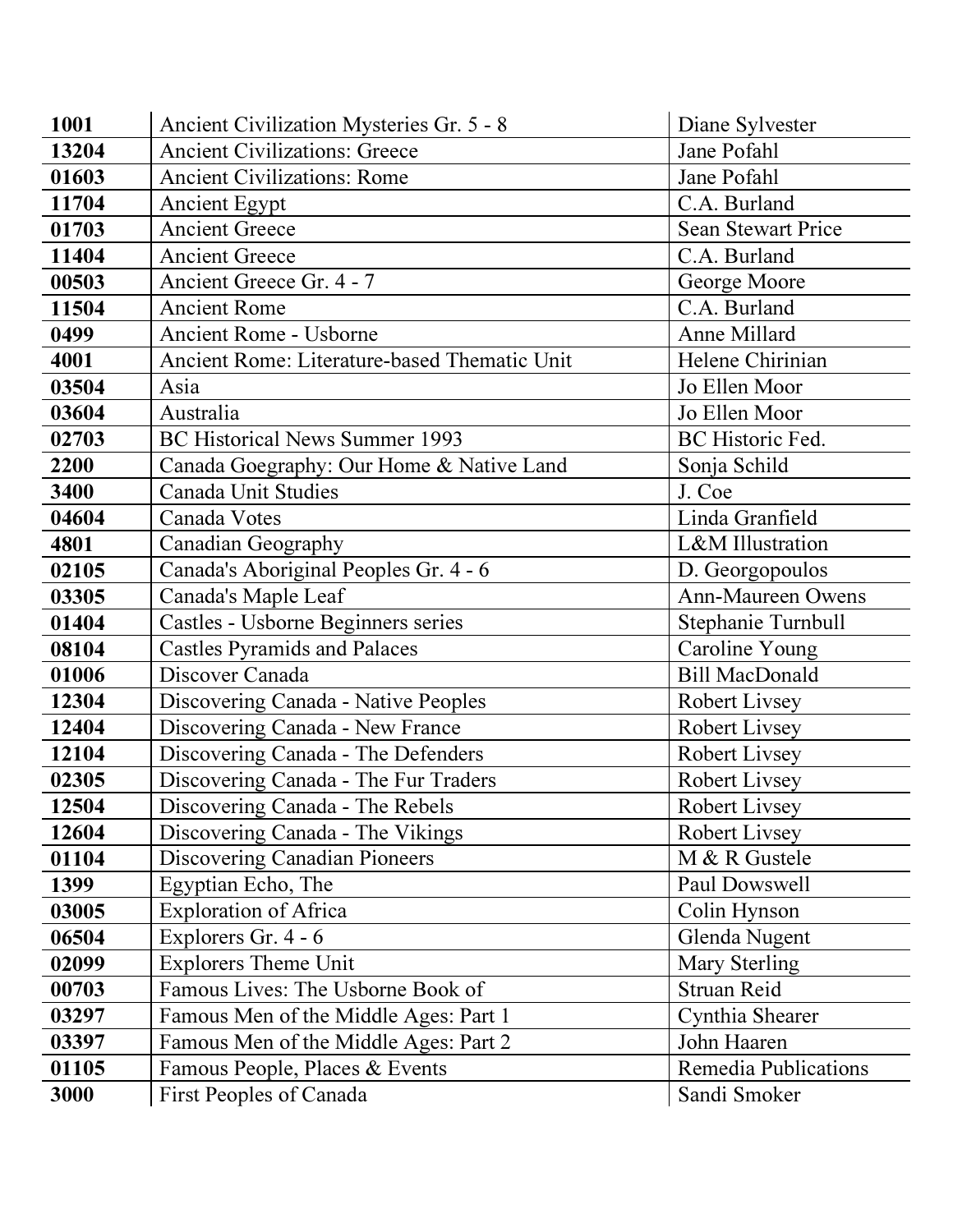| 1002  | Forts of Canada                                          | <b>Ann-Maureen Owens</b> |
|-------|----------------------------------------------------------|--------------------------|
| 03205 | Fun BC Facts For Kids                                    | Marke Zuehlke            |
| 1102  | <b>Gold Rush Fever</b>                                   | Barbara Greenwood        |
| 3301  | Gold rush: Literature-based Thematic Unit                | Nancy Bednar             |
| 0899  | Greeks - Usborne Illustrated World History, The          | Anne Millard             |
| 07504 | <b>Knights and Castles</b>                               | Judy Hindley             |
| 04901 | Learning Through Icons: Canadian Environment Gr.4-8      | L & M Illustration       |
| 04801 | Learning Through Icons: Canadian Geography Gr. $4 - 8$   | L & M Illustration       |
| 04701 | Learning Through Icons: Canadian History Gr. $4 - 8$     | L & M Illustration       |
| 0902  | Let's Explore Canada Gr. 3 -5                            | Deborah Sherman          |
| 02403 | Life in Acadia                                           | Fitzhenry/Whiteside      |
| 02303 | Life of the Loyalists                                    | Fitzhenry/Whiteside      |
| 0699  | Living in Castle Times: Usborne First History            | Robyn Gee                |
| 0501  | Living Off the Land: Great Canadian Unit Study           | Sandi Smoker             |
| 03203 | Multi Cultural Folktales: Stories to Tell Young Children | Judy Sierra              |
| 01196 | My Country, Our History                                  | Allen Hux                |
| 03105 | O Canada - Our National Anthem                           | Scholastics              |
| 02205 | Our Canadian Governments Gr. $4-6$                       | Ruth Solski              |
| 01406 | Our Canadian Governments Gr. $5 - 8$                     | Ruth Solski              |
| 04104 | Peoples of the World, Usborne Book of                    | Gillian Doherty          |
| 00904 | <b>Pioneer Crafts</b>                                    | Barbara Greenwood        |
| 08397 | Pioneer Story, A                                         | Barbara Greenwood        |
| 0999  | Romans: Usborne Illustrated World, The                   | <b>Anthony Millard</b>   |
| 1500  | <b>South America Country Studies</b>                     | Randy Womack             |
| 01398 | Symbols of Nationhood                                    |                          |
| 00903 | Time Traveler Books: Vikings, Romans, Egypt Usborne      | <b>Judy Hindley</b>      |
| 0799  | <b>Usborne Book of Explorers</b>                         | <b>Felicity Everett</b>  |
| 10304 | Usborne Encyclopedia of the Roman World                  | Fiona Chandler           |
| 10504 | Usborne World History Ancient World                      | Fiona Chandler           |
| 10404 | Usborne World History Medieval World                     | Jane Bingham             |
| 1299  | Who Built the Pyramids                                   | Jane Chisholm            |
| 1199  | Who Were the Romans? Usborne                             | Phil Cox                 |
| 0802  | World Blank Map Forms                                    | Jo Ellen Moore           |
| 2999  | <b>World Class Tours</b>                                 | <b>Esther Bangsund</b>   |
| 2801  | World War II: Literature based Thematic Unit             | Julie Stratham           |
|       |                                                          |                          |
|       |                                                          |                          |
|       |                                                          |                          |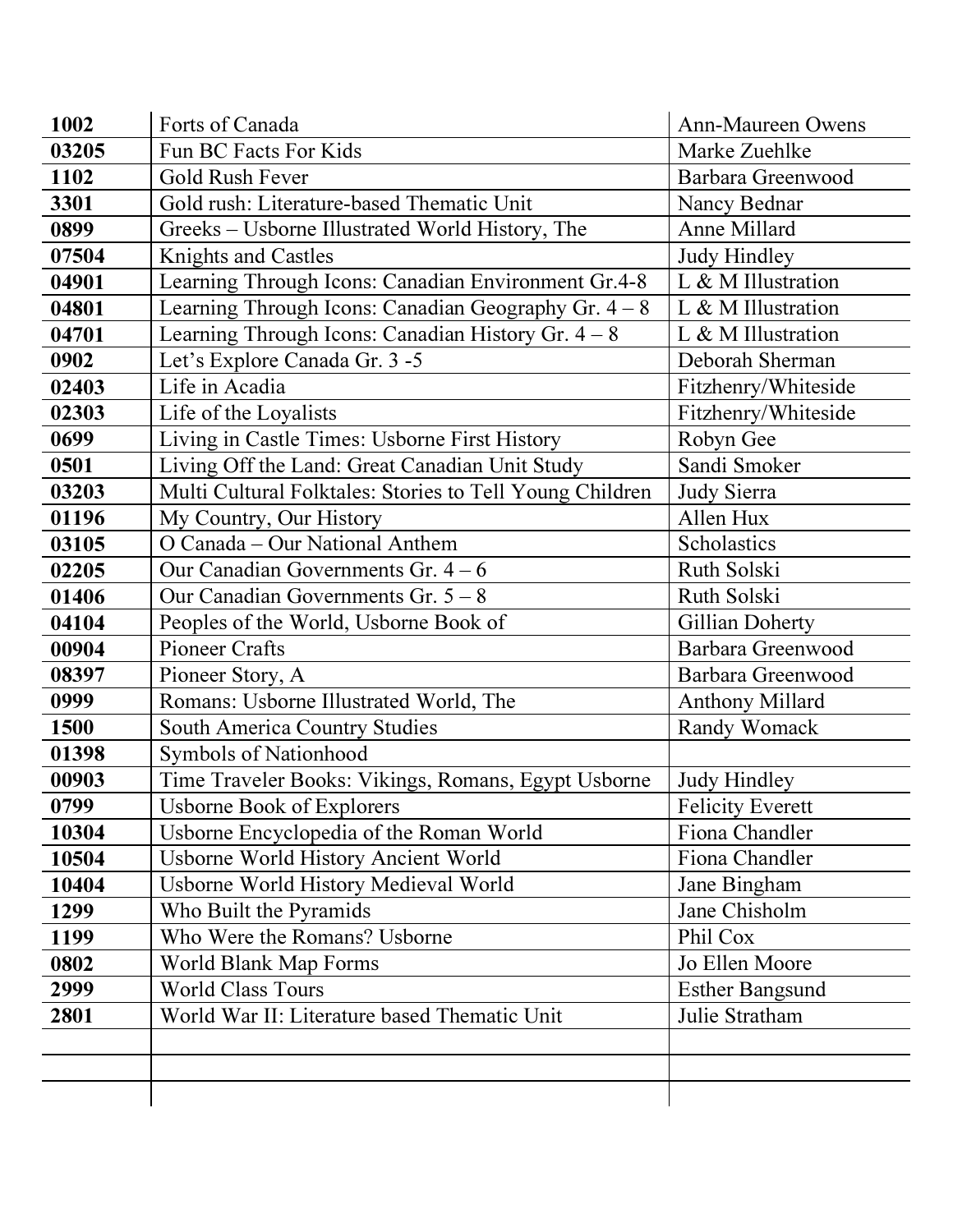|        | Homeschooling                                            |                               |
|--------|----------------------------------------------------------|-------------------------------|
| Book # | <b>Title</b>                                             | <b>Author</b>                 |
| 04904  | 150 Best Slow Cooker Recipes                             | Judith Finlayson              |
| 06597  | Absorbant Mind, The                                      | Maria Montessori              |
| 01609  | A Family of Value                                        | John Rosemond                 |
| 06799  | And What About College?                                  | Cafi Cohen                    |
| 6699   | Art of Education, The                                    | Linda Dobson                  |
| 11904  | Better Late than Early                                   | R & D Moore                   |
| 03196  | Beyond Survival: Guide to Abundant Life<br>Homeschooling | Diana Waring                  |
| 00498  | Busy Woman's Guide to a Balanced Life, The               | Ramona Tucker                 |
| 03303  | Career Directions - Youth employment Canada              |                               |
| 06896  | Challenging Child, The                                   | Stanley Greenspan Dr.         |
| 2800   | Charlotte Mason Education: Homeschooling How To          | Catherine Levison             |
| 01307  | Children Learn What They Live                            | Dorothy Law Nolte             |
| 6599   | Child's Work: Taking Choices Seriously                   | Nancy Wallace                 |
| 03605  | Complete Idiot's Guide to Homeschooling                  | Marsh Ransom                  |
| 3800   | Deschooling Our Lives                                    | Matt Hern                     |
| 00906  | Deschooling Society                                      | Ivan Illich                   |
| 03896  | Dinner's in the Freezer                                  | Jill Bond                     |
| 00207  | Discipline Book, The                                     | William/Martha Sears          |
| 01407  | Don't Sweat the Small Stuff                              | <b>Richard Carlson</b>        |
| 02103  | Do Something Different: Grades $4-7$                     | Vita Pavlich                  |
| 00394  | Dumbing Us Down                                          | John Taylor Gatto             |
| 01596  | Earning Our Own Money: Homeschoolers Tell Their St       | <b>Association Holt</b>       |
| 01098  | Educating the Wholehearted Child: Christian Education    | Clay & Sally Clarkson         |
| 01107  | <b>Emotional Intelligence</b>                            | Daniel Goleman                |
| 01595  | Family Matters: Why Homeschooling Makes Sense            | David Gutterson               |
| 01705  | Family That Works Together, The                          | Lynn Lott                     |
| 00708  | <b>Fighting For Your Marriage</b>                        | Markham, Stanley,<br>Blumberg |
| 10904  | Finding Dollars for Family Fun                           | Gwen Weising                  |
| 05404  | Fix it and Forget it Cookbook                            | Dawn J. Ranck                 |
| 01095  | For the Children's Sake                                  | <b>Susan McCaulley</b>        |
| 00596  | Formation of Character                                   | <b>Charlotte Mason</b>        |
|        |                                                          |                               |
| 1601   | Frozen Assets: Once a Month Cooking                      | Deborah Taylor-Hough          |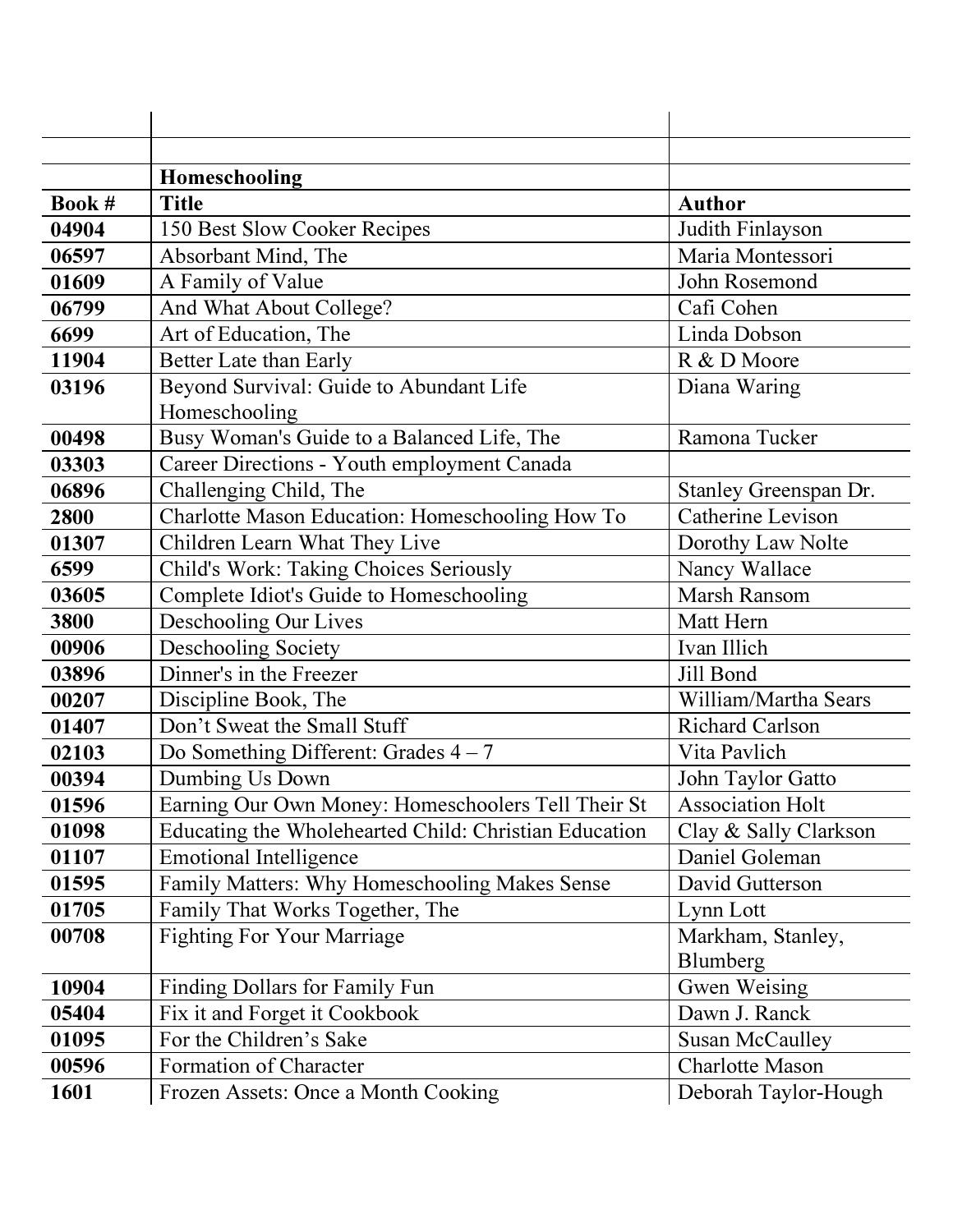| 00808    | Games for Learning                              | Peggy Kaye             |
|----------|-------------------------------------------------|------------------------|
| 00598    | Helping Children Overcome Learning Difficulties | Jerome Rosner          |
| 5299     | Helping Your Child Learn At Home: Gr. 3         | <b>Wendy Priesnitz</b> |
| 5399     | Helping Your Child Learn At Home: Gr. 4         | <b>Wendy Priesnitz</b> |
| 12704    | Hold on to Your Kids                            | Gordon Neufeld         |
| 00196    | Home Education Volume 1                         | <b>Charlotte Mason</b> |
| 4599     | Home Grown Kids: A Practical Handbook           | <b>Raymond Moore</b>   |
| 00709    | Homeschool Your Child For Free                  | Gold & Zielinski       |
| 12804    | Homeschoolers' College Admissions Handbook      | Cafi Cohen             |
| 0401     | Homeschooling all the Way Through High School   | Renee Mason            |
| 00404    | Homeschooling Book of Answers                   | Linda Dobson           |
| 00404    | Homeschooling for Excellence                    | Dave & Micki Colfax    |
| 00109    | Homeschooling For Success                       | Kochenderfer/Kanna     |
| 08197    | Homeschooling Handbook                          | Mary Griffith          |
| 01509    | Homeschooling on a Shoestring                   | Morgan & Allee         |
| 06304    | Homeschooling Success Stories                   | Linda Dobson           |
| 12904    | Homeschooling the Middle Years                  | Shari Henry            |
| 06204    | Homeschooling the Teen Years                    | Cafi Cohen             |
| 05696    | Home Schooling Toolbox                          | Maxine McLellan        |
| 02295    | Home Spun Schools                               | <b>Raymond Moore</b>   |
| 04097    | Home Style Teaching                             | <b>Raymond Moore</b>   |
| 00798    | <b>Hot House Transplants</b>                    | Matthew Duffy          |
| 02296    | How Children Fail                               | John Holt              |
| 01198    | How Do you Know They Know? Evaluation Book      | Teresa Moon            |
| 3501     | How to get a College Degree Via the Internet    | Sam Atieh              |
| 02897    | How to Homeschool: A Practical Approach         | Gayle Graham           |
| 00507    | How to Raise a Child With a High EQ             | Lawrence Shapiro       |
| 00307    | How to Talk So Your Kids Will Listen            | A. Farber/E.Mazlish    |
| 00407    | Hurried Child, The                              | David Elkind           |
| 01607dvd | <b>Instant Belly Dancer</b>                     | <b>DVD</b>             |
| 01905    | Kids & Money                                    | Michael J. Searls      |
| 05396    | Kindergarten: A Sourcebook for School and Home  | <b>Janet Rose</b>      |
| 04696    | Language Wars, The                              | <b>Ruth Beechick</b>   |
| 02096    | Learning All the Time                           | John Holt              |
| 5599     | Learning At Home: A Mother's Guide to           | Marty Layne            |
|          | Homeschooling                                   |                        |
| 13004    | Life Prep for the Homeschool Teenager           | Barbara Frank          |
| 2900     | More Charlotte Mason Education                  | Catherine Levinson     |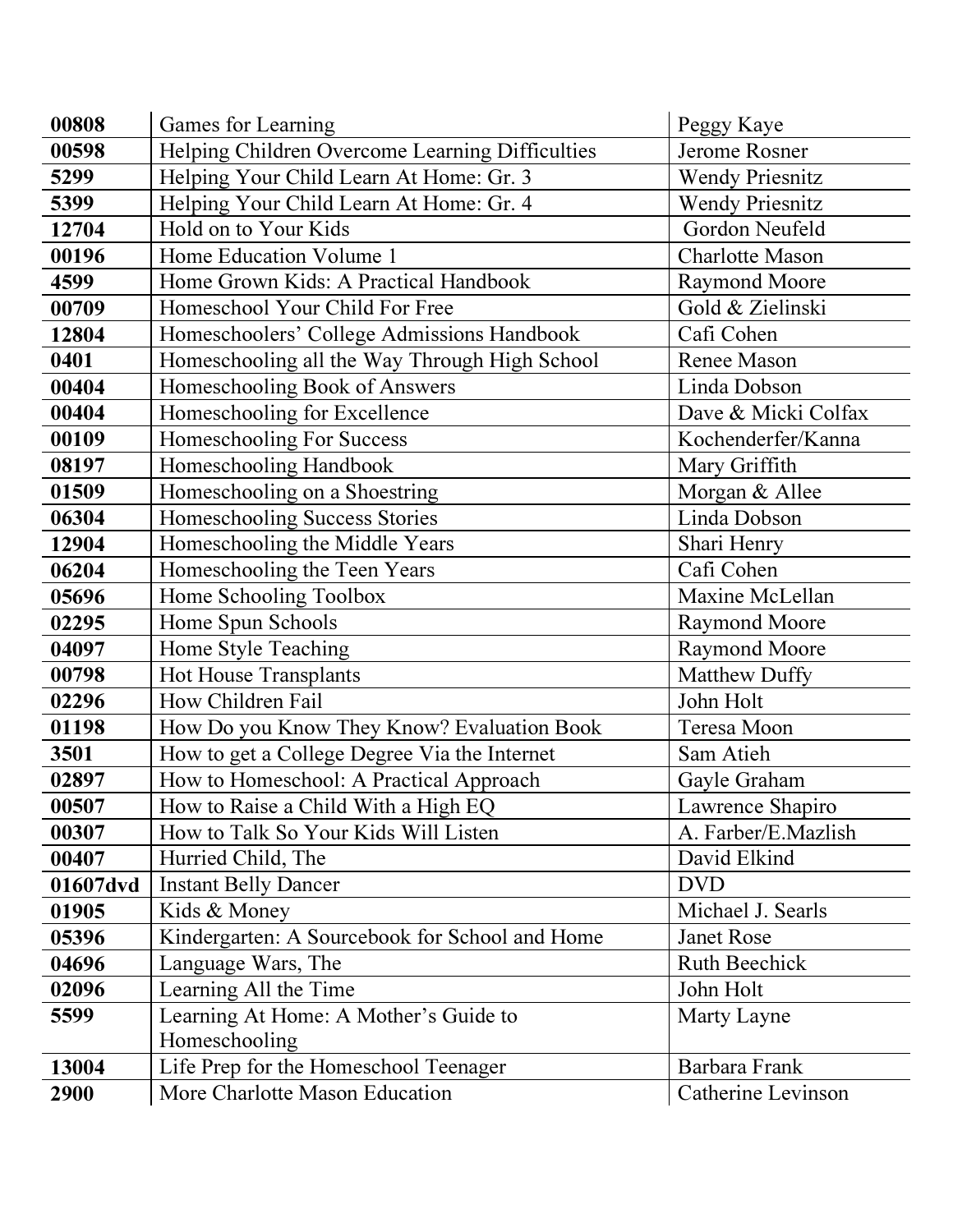| 01507 | New Birth Order Book, The                              | Kevin Leman             |
|-------|--------------------------------------------------------|-------------------------|
| 01695 | No More Lone Rangers                                   | Donna Partow            |
| 00707 | Nonverbal Learning Disabilities at Home                | Pamela Tanguay          |
| 00108 | Nurturing the Shy Child                                | <b>B</b> & G Markway    |
| 03695 | Once A Month Cooking                                   | Mimi Wilson             |
| 00496 | Ourselves                                              | <b>Charlotte Mason</b>  |
| 13104 | Parent's Guide to the Best Books For Children          | Eden Ross Lipson        |
| 00296 | Parents and Children                                   | <b>Charlotte Mason</b>  |
| 2600  | Parents are Teachers Too: Enriching Your Child's First | Claudia Jones           |
| 00696 | Philosophy of Education, A                             | <b>Charlotte Mason</b>  |
| 00609 | <b>Reading Without Nonsense</b>                        | Frank Smith             |
| 01505 | Real Lives - Eleven Teenagers Who Don't go to School   | Grace Llewellyn         |
| 01207 | <b>Relationship Rescue</b>                             | Phillip McGraw          |
| 01496 | Right Choice Homeschooling, The                        | Christopher Klicka      |
| 00396 | <b>School Education</b>                                | <b>Charlotte Mason</b>  |
| 01094 | Schoolproof: How to Help Your Family                   | Mary Pride              |
| 05104 | Sidetracked Home executives                            | Pam Young               |
| 00597 | Skills Evaluation for the Home School                  | Rebecca Avery           |
| 00795 | Socialization Trap                                     | <b>Rick Boyer</b>       |
| 03096 | <b>Strategies For Struggling Learners</b>              | Joe P. Sutton           |
| 00406 | <b>Stress Breakers</b>                                 | Gary Anaka              |
| 01195 | <b>Successful Homeschooling Family Handbook</b>        | <b>Raymond Moore</b>    |
| 04304 | <b>Surviving Your Preschooler</b>                      | Patricia Kuffner        |
| 00608 | A Survivors Guide to Home Schooling                    | Shakelford/White        |
| 01996 | Teach Your Own                                         | John Holt               |
| 02595 | Teaching Children: A Curriculum Guide $K - 6$          | Diane Lopez             |
| 02595 | Teaching Kindergarteners                               | <b>Ruth Beechick</b>    |
| 00896 | Teaching Montessori in the Home                        | Elizabeth Hainstock     |
| 02695 | <b>Teaching Primaries</b>                              | <b>Ruth Beechick</b>    |
| 02696 | Teenage Liberation Handbook, The                       | Grace Llewellyn         |
| 03599 | Things We Wish We'd Known - 50 Veteran Homesc          | Bill & Diane Waring     |
| 03795 | <b>Tightwad Gazzette: Money Saving Ideas</b>           | Amy Dacyczyn            |
| 00308 | <b>Unleashing Your Brilliance</b>                      | Brian E Walsh           |
| 08297 | Ultimate guide to Homeschooling                        | Debra Bell              |
| 1699  | Unschooling Handbook, The                              | Mary Griffith           |
| 02996 | Way They Learn, The                                    | Cynthia Tobias          |
| 12004 | Well-Trained Mind, The                                 | <b>Susan Wise Bauer</b> |
| 1495  | What About Their Peer Relationships? Copy 2            | Paul White PhD          |